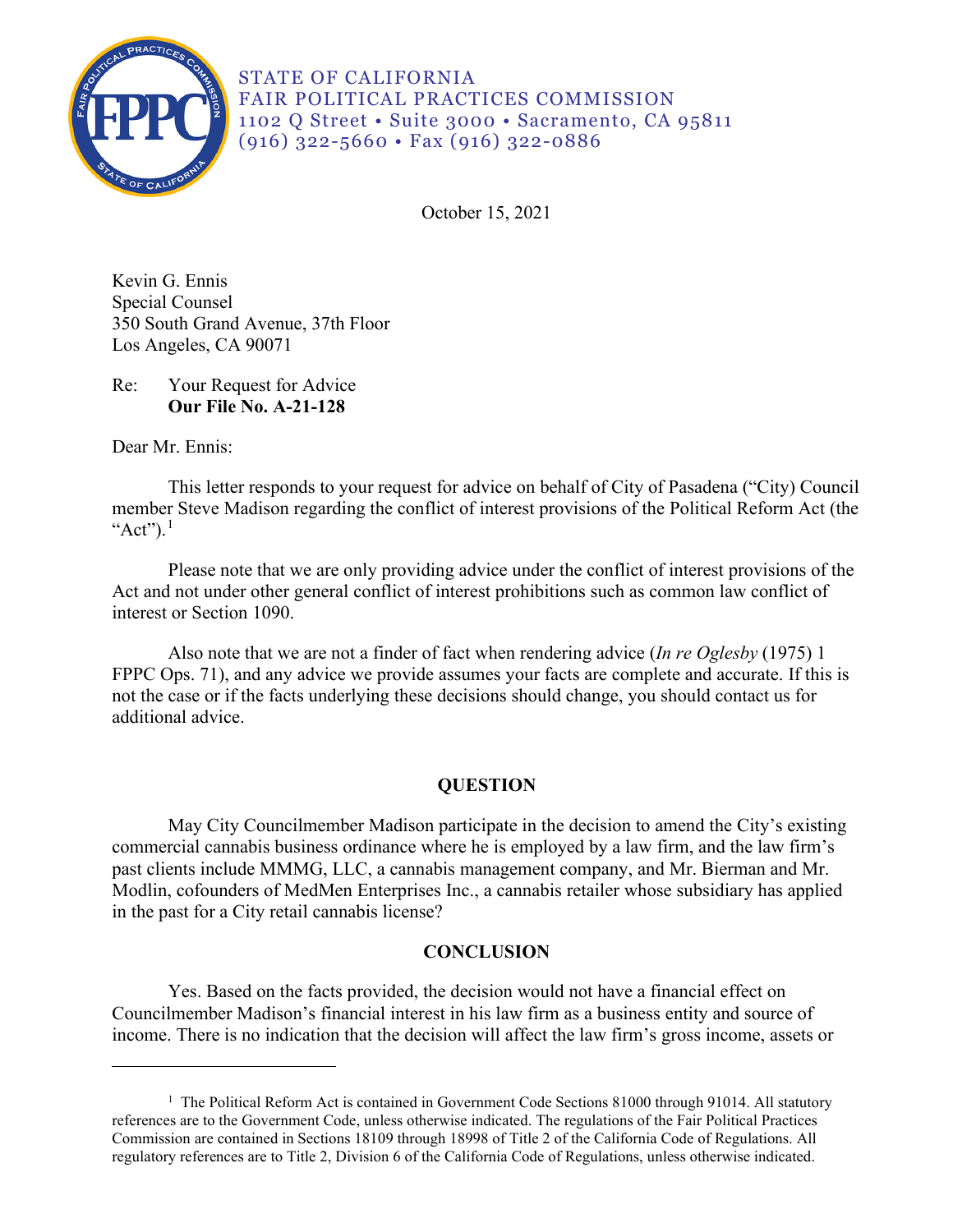liabilities and there is no nexus shown to exist between a goal of the law firm and Councilmember Madison's compensation from the law firm.

#### **FACTS AS PRESENTED BY REQUESTER**

The City's commercial cannabis businesses ordinance ("Cannabis Ordinance") regulates commercial cannabis businesses consistent with state law. It requires cannabis retailers to obtain and maintain a valid commercial cannabis permit and use permit. Pertinent to this matter, under the current Cannabis Ordinance, cannabis retailers are limited to no more than six in the City, and no more than one retailer per City Council district at any one time. Retail cannabis must be more than 1,000 feet of any other cannabis retailer or cultivation site, or within 500 feet of any testing laboratory. In addition to these restrictions, cannabis testing laboratories may not be located within 500 feet of any other testing laboratory.

 requirements of 500 feet. The City has prepared the Proposed Cannabis Ordinance Amendment, which would increase potential cannabis retailer sites to three retailers per District and decrease separation distance requirements to within 450 feet of any other cannabis retailer or within 1,000 feet of any cultivation site, or within 500 feet of any testing laboratory. Finally, the Proposed Cannabis Ordinance Amendment would correct an error in the distance separation from cannabis testing laboratories and other cannabis uses in order to make the distances consistent with other separation

 based upon his ownership of less than one percent (1%) of the firm. Councilmember Madison is a partner at Quinn Emanuel Urquhart & Sullivan, LLP ("Quinn Emanuel"). Quinn Emanuel is a business litigation firm with 27 offices around the world, over 875 attorneys of which over 275 are partners, and thousands of clients worldwide. As a partner, Councilmember Madison receives a small percentage of Quinn Emanuel's profits

 clients: MMMG, LLC, a cannabis management company that acts as a management company for Las Vegas, Chicago, and New York. In 2019, a partner at Quinn Emanuel provided legal services to three cannabis-related businesses with medical marijuana licenses and also invests in legal marijuana enterprises, and individuals Adam Bierman and Andrew Modlin. Mr. Bierman and Mr. Modlin are the cofounders of MedMen Enterprises Inc.("Medmen"), a cannabis retailer with flagship locations in Los Angeles,

MMMG, LLC paid one bill in July 2019 for Quinn Emanuel's legal services and, due to an indemnification obligation, also paid bills for matters related to Mr. Bierman or Mr. Modlin. Since July 2020, Quinn Emanuel has not done any work for Mr. Bierman, Mr. Modlin, or any work related to other MedMen entities. In February 2021, Quinn Emanuel received its final payment of more than \$500 from MMMG, LLC related to its services to Mr. Bierman and Mr. Modlin. Councilmember Madison did not work on the MMMG, LLC matter and did not participate in the representation of Mr. Bierman and Mr. Modlin.

In January of 2019, MME Pasadena Retail, Inc, a subsidiary of MedMen, applied to the City for a retail cannabis license. On August 27, 2020, the City Manager disqualified MedMen Pasadena's application to become a licensed cannabis business in the City because of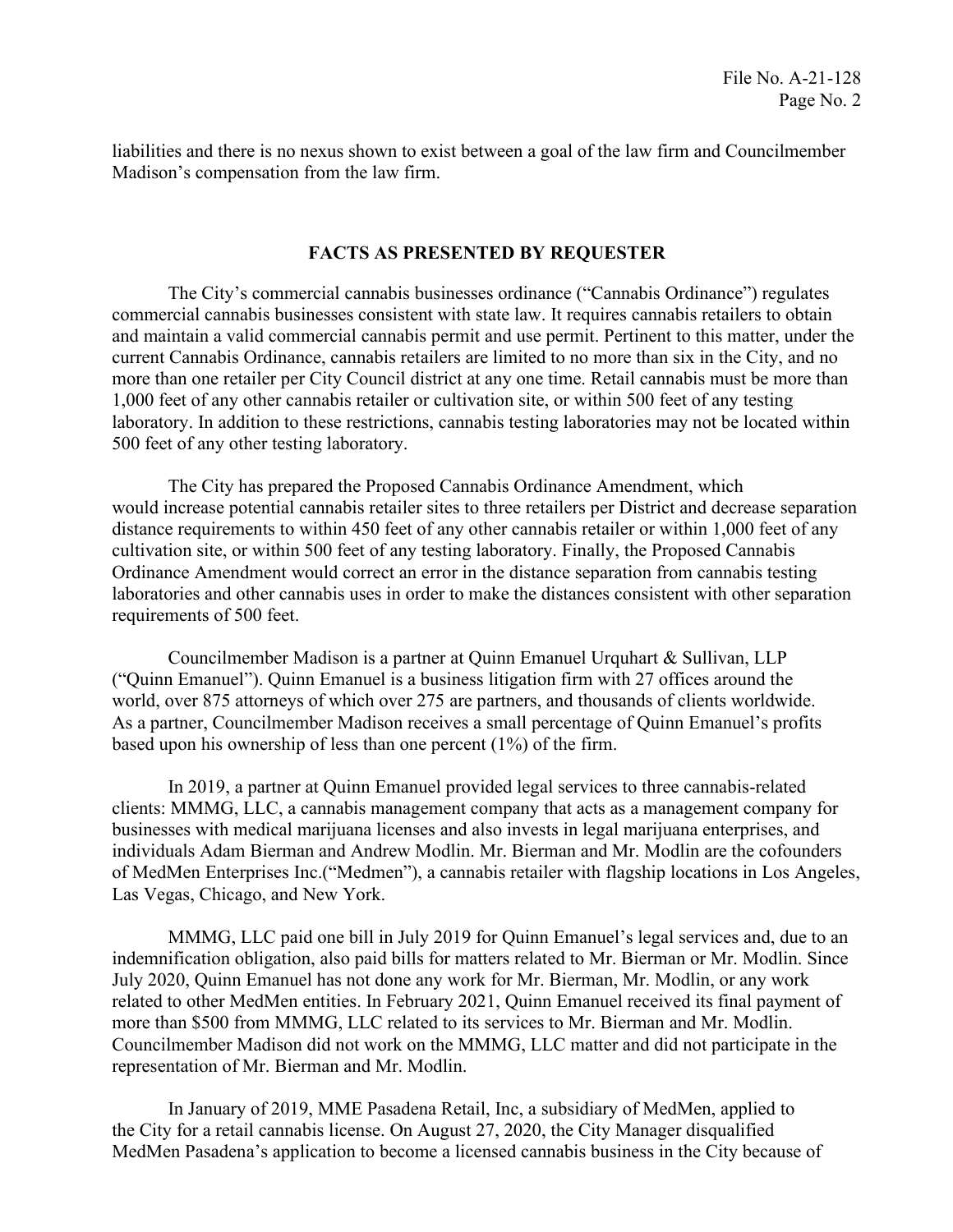valid because a different score and evaluation would have been likely with the new ownership a material change in the owners listed on MedMen Pasadena's application. The City Manager explained that the evaluation and scoring of MedMen Pasadena's application was no longer team. In May 2020, Mr. Modlin's employment agreement with MedMen expired. In June 2020, Mr. Bierman stepped down as a member, and Mr. Modlin stepped down as an observer of MedMen's Board of Directors.

### **ANALYSIS**

The Act's conflict of interest provisions prohibit a public official from taking part in a governmental decision if it is reasonably foreseeable that the decision would have a material financial effect on one or more of the official's financial interests distinguishable from the decision's effect on the public generally. (Sections 87100 and 87103.) Pertinent to your request, an official's interests that may give rise to a disqualifying conflict of interest under the Act are set forth in Section 87103 and include:

- • A business interest in any business entity in which the official has a direct or indirect investment worth \$ 2,000 or more (Section 87103(a)), or in which the official is a director, officer, partner, trustee, employee, or holds any management position. (Section 87103(d).)
- A source of income interest in any source from whom the official receives \$500 or more in value in the 12 months prior to when the decision is made including a pro rata share of income of any business entity or trust in which the individual or spouse owns, directly, indirectly or beneficially, a 10-percent interest or greater. (Sections 82030 and 87103(c).)
- family members. (See Section 87103.) • An interest in the official's personal finances including those of immediate

With respect to the decision to amend the Cannabis Ordinance, Councilmember Madison has identified a financial interest in Quinn Emanuel as a business interest and source of income, because he is a partner at the law firm and will receive more than \$500 income from the firm in any 12 month period. Because his ownership interest in the law firm is less than a 10 percent interest, he does not have a source of income interest in MMMG, LLC, MedMen, Mr. Bierman, or Mr. Modlin, as clients of the law firm. (Section 82030.) We look solely to the reasonably foreseeable impact of the decision on his law firm as a business entity and source of income interest.

### *Foreseeability and Materiality*

Regulation 18701(a) provides that a decision's financial effect on an official's financial interest is presumed to be reasonably foreseeable if the official's interest is "explicitly involved" in the decision as a named party in, or the subject of, the decision. An interest is the "subject of a proceeding" if the decision involves the issuance, renewal, approval, denial or revocation of any license, permit, or other entitlement to, or contract with, the interest including any decision affecting an interest in real property as described in Regulation 18702.2(a)(1) through (6). The facts indicate Councilmember Madison's law firm is not explicitly involved in the Cannabis Ordinance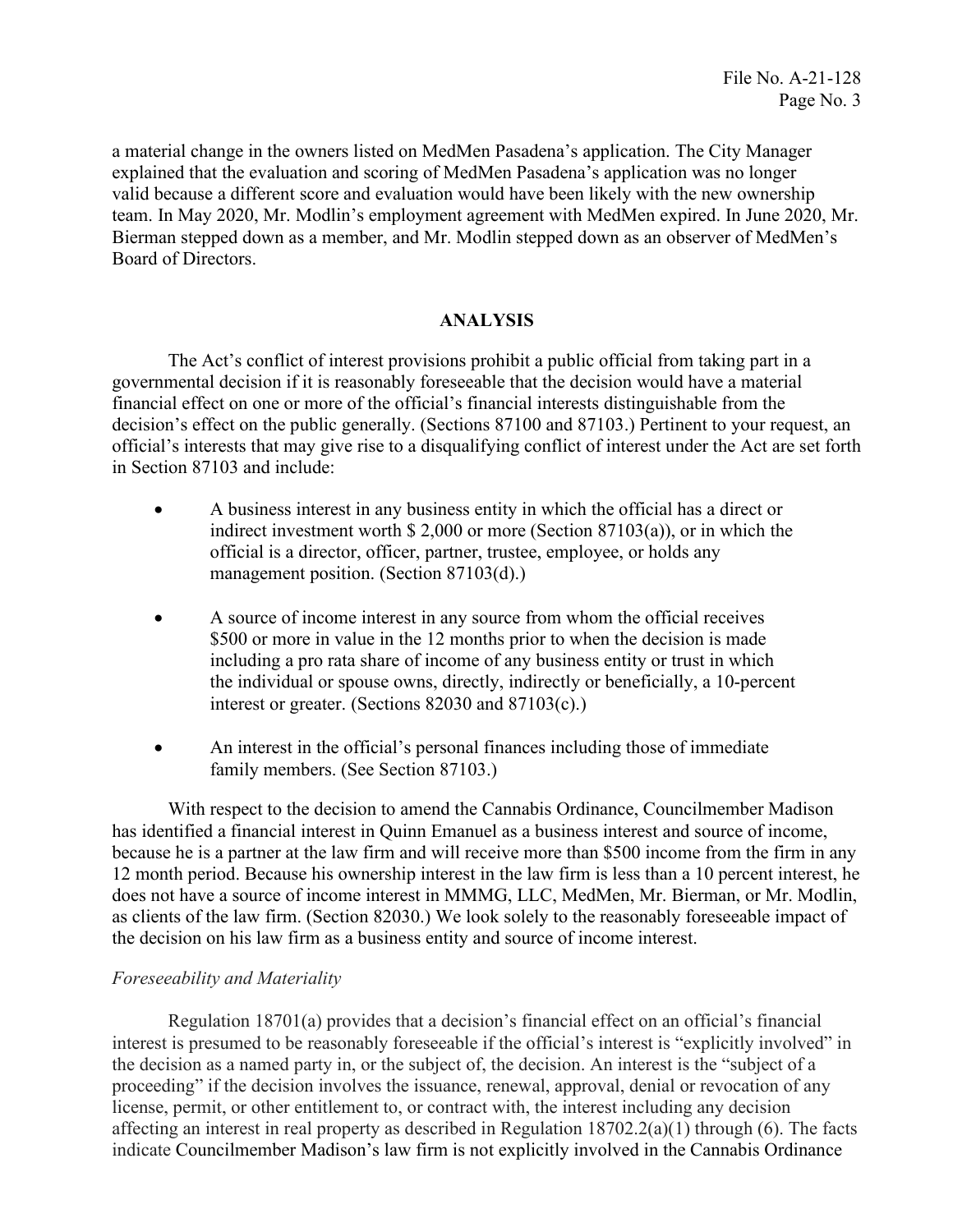Regulation 18701(b) sets forth the foreseeability standard applicable here, for a decision's effect on an official's interest that is not explicitly involved in the decision. It provides that the effect of the possibility and more than hypothetical or theoretical." amendment decision, as it is not named in the decision nor is it the subject of the decision. decision on such an interest is reasonably foreseeable if it "can be recognized as a realistic

#### *Business as a Source of Income*

For a business entity not explicitly involved in the decision, Regulation  $18702.1(a)(2)$ provides that the decision's reasonably foreseeable financial effect is material if the decision may result in an increase or decrease of the business's annual gross revenues, or the value of the business's assets or liabilities, in an amount equal to or more than \$ 1,000,000, or five percent of the business's annual gross revenues and the increase or decrease is at least \$ 10,000.

the purpose or goal. Regulation 18702.3 sets forth the materiality standards with respect to an official's source of income interest. Regulation 18702.3(a)(4) provides that a decision's reasonably foreseeable financial effect on an official's source of income interest in a business entity is material if the business entity "will be financially affected under the materiality standards of Regulation 18702.1," discussed in the above paragraph. Additionally, Regulation 18702.3(b) "nexus" standard, provides that "[a]ny reasonably foreseeable financial effect on a source of income to a public official or the official's spouse is material if the decision will achieve, defeat, aid, or hinder a purpose or goal of the source and the official or the official's spouse receives or is promised the income for achieving

 result in an increase or decrease of his law firm's annual gross revenues, or the value of its assets or Councilmember Madison from taking part in the decision, if the decision will further or hinder a Therefore, the Act would prohibit Councilmember Madison from taking part in the City decision to amend the Cannabis Ordinance if it is reasonably foreseeable that the decision may liabilities, in an amount equal to or more than \$10,000. The Act would also prohibit goal of his law firm, and Councilmember Madison is promised income for achieving this goal.

 outstanding bills, as of February 2021, and are no longer clients of the law firm. There are no facts of the law firm. Based on the facts provided, there is no evidence that the Cannabis Ordinance amendment decision would have a reasonably foreseeable or material financial effect on However, there are no facts to support that the Cannabis Ordinance amendment decision will have a reasonably foreseeable and material financial effect on the Quinn Emanuel law firm under the above standards. The law firm's identified cannabis-related clients have paid their showing that the law firm would otherwise have a realistic possibility of a financial effect from the decision. Nor are there facts indicating that the decision would further or hinder a goal or purpose Councilmember Madison's business and source of income interest in the Quinn Emanuel law firm. (Regulations 18701, 18702.1 and 18702.3.)